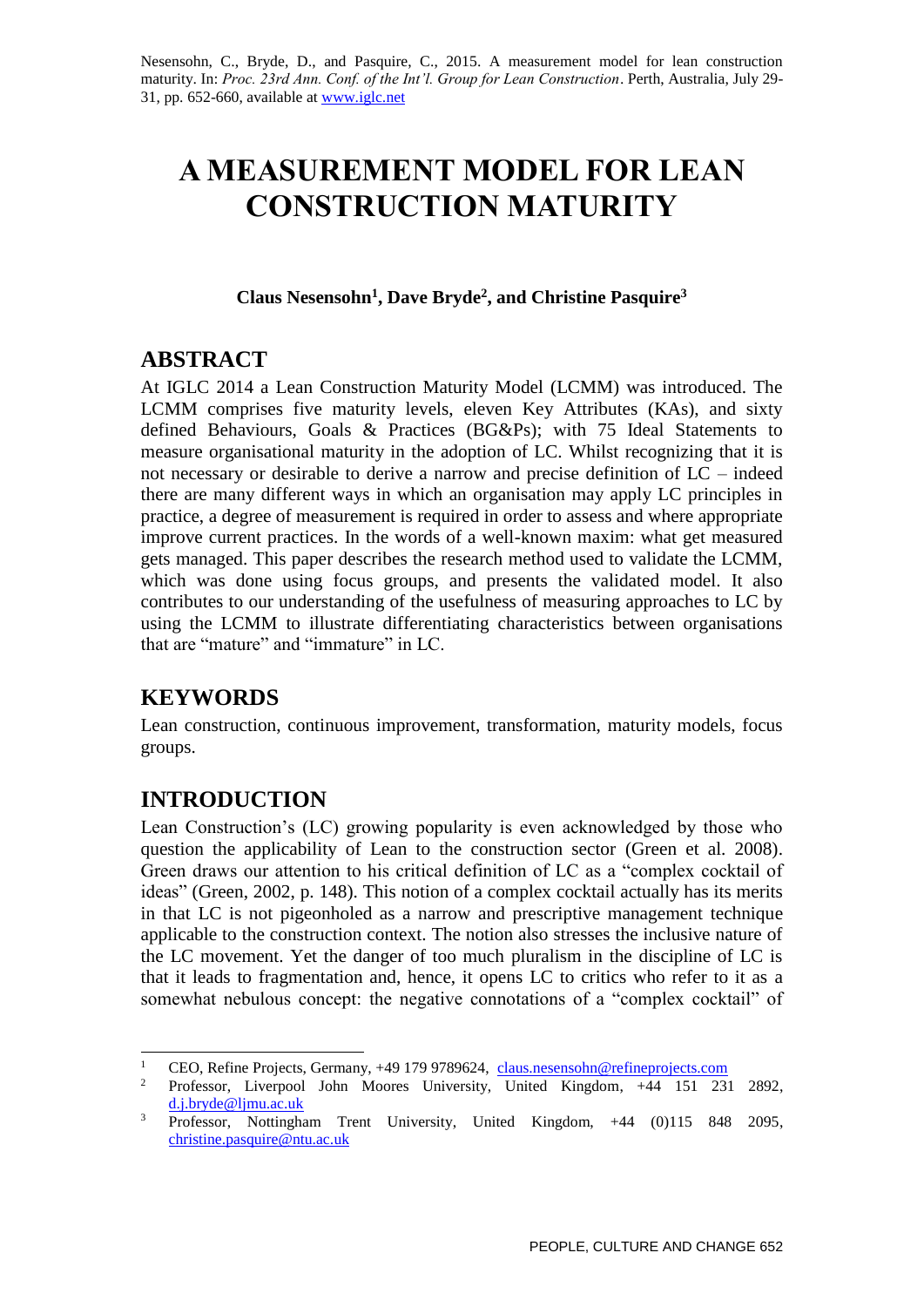ideas. If it is not clear what constitutes LC, as it is too complex a cocktail, then it will be difficult to both introduce and to improve LC practices in an organisation.

Since Maturity Models (MM) facilitate an organisational assessment of its current maturity (Pennypacker, 2005; Perkins, et al. 2010a; Perkins et al. 2010b), which can also be described as measuring against a defined reference point (MM) (Cooke-Davies, 2007), such an MM for LC would describe what a more mature organisation looks like, in terms of LC. Furthermore such organizational assessments of maturity can provide a number of benefits, such as: guidance for the transformation with information about strengths and weaknesses (Perkins, et al. 2010a); awareness of the current state and improvement requirements (Wendler, 2012); support in implementing change in a systematic and well-directed way (Cooke-Davies, 2007); and an enabler to a sustained embedding of business processes (Eadie, et al., 2011).

To date MM-related research and conceptual developments has focused predominantly on the software engineering industry (Nesensohn, et al., 2013a). This work has resulted in the creation of the Capability Maturity Model Integrated (CMMI) which it is claimed is the most well-known (Wendler, 2012) and the most widely adopted MM (Eadie, et al., 2011). However the tried and tested MMs, such as the CMMI, are generic and they do not provide the necessary data i.e. the specific attributes and processes which are associated with maturity in terms of LC. Yet existing MMs such as the CMMI have potential in providing a starting point for developing an MM for Lean (Nightingale and Mize, 2002). Furthermore, Nesensohn et al. (2013a) call for further work to develop such a model for LC which is grounded in empirical study. This paper responds to this call by presenting a validated model, called the Lean Construction Maturity Model (LCMM) which provides a model for assessing LC maturity that is, in part, informed by the approach taken by the CMMI. This model enables organisations to assess their current LC maturity and can be used to differentiate between organizational immaturity and maturity in terms of LC. The paper specifically describes the research method used to validate the LCMM, which was done using focus groups, and presents the validated model – which was first introduced in a paper presented at IGLC 2014. A second goal of the paper is to contribute to our understanding of how the measurement of organizational maturity in LC could be undertaken, by using the LCMM to illustrate differentiating characteristics between organisations "mature" and "immature" in LC.

#### **RESEARCH METHOD FOR VALIDATING THE MODEL**

The original research utilized a mixed method design to develop the LCMM. This enabled a more complete picture of human behaviour and experience (Morse, 2003) which was important as the key informants for the original research have practiced LC over time and hence attach meaning to the phenomenon of "LC maturity" and to the maturation of LC within organisations. Its primary research design method was a phenomenological approach taken involving focus groups (FG) with semi-structured interviews as supplementary components. Since this paper is focusing on the validation of the developed LCMM we refer here to the detailed development of the LCMM in previous publications such as, (Nesensohn, 2014, Nesensohn, et al., 2014a). To validate the LCMM it was necessary to undertake another empirical study, which made use of experts (Ricardo, et al., 2014) who were involved in the data collection stage of the original research, to ensure the interpretation of the data was accurate -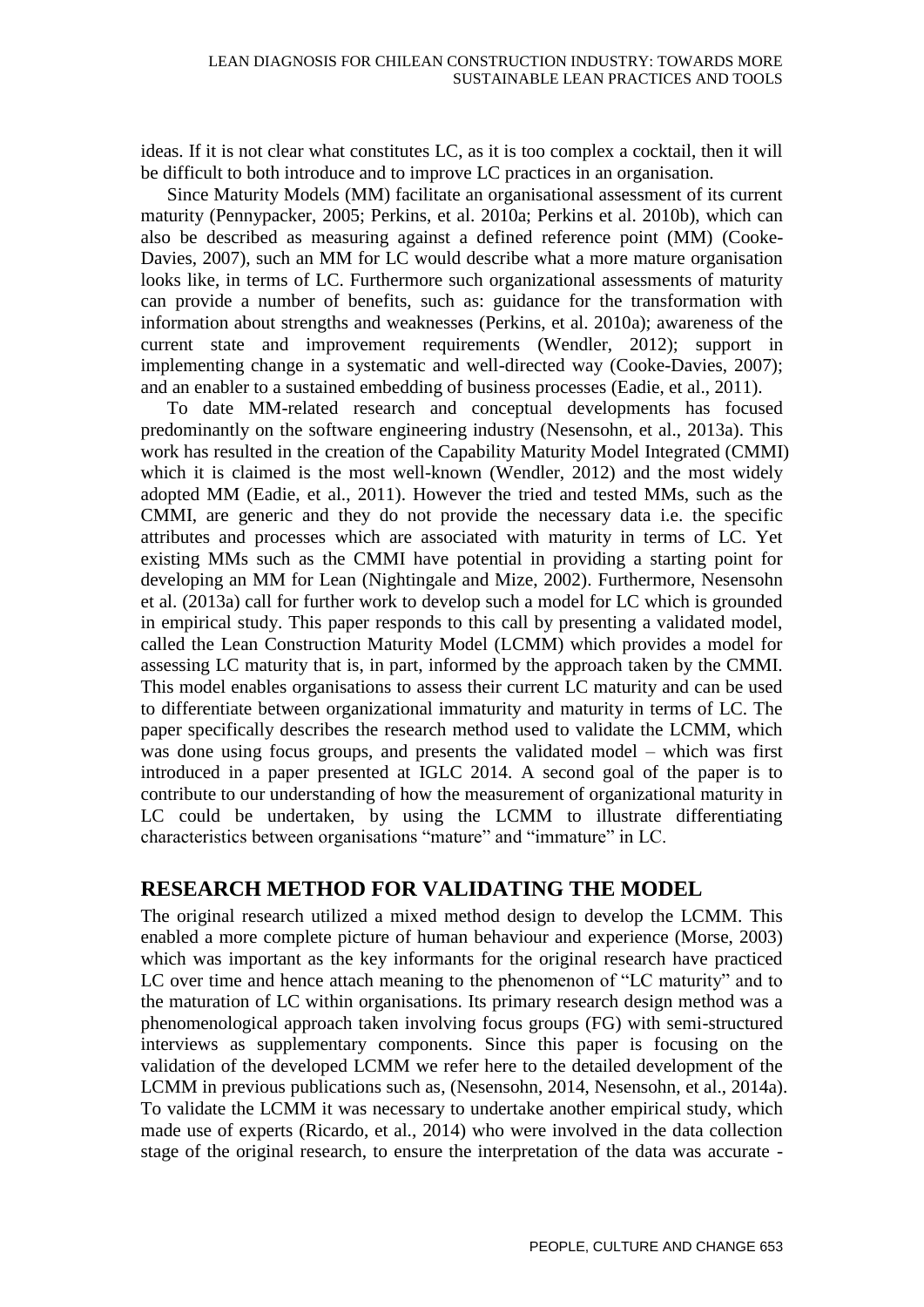this validation strategy is known as member checks. The validation involved interviews with three experts followed by one FG with further three experts. All of these participants were LC experts involved in Lean projects for between 3 and 19 years. The sample comprised LC experts working as contractors or in engineering companies, or as a consultant.

The interviews took place following the FG member check. The interviews had an approximate duration of one hour; and the participants received a document, which described the developed model and its elements, with several explanatory figures, prior to the interviews. In the interviews the participants were asked about the completeness and accuracy of the previously collected data and if there was anything missing in the model. They were also asked for their views on the practical suitability of this model.

The FG member check was chosen to enhance accuracy and correctness of the findings (developed model) and their interpretation (Creswell, 2013). This FG was conducted similar to those conducted as part of the primary data collection. Hence this validation FG had the advantage of including an observer who provided a guideline. Contemporaneous notes were recorded on flipcharts and at the end of the FG the participants verified the accuracy of these notes.

The developed model was presented to the FG participants. To increase the credibility of the validation the model was presented in sections rather than as a whole. The sections were: model structure; top layer; and each single factor including its Key Attributes, Behaviours, Goals and Practices (BG&Ps), as well as Ideal Statements. Finally, the maturity levels were considered, including the practitionerled assessment. This enabled a focus on all elements of the model without getting too distracted by the detail of each individual component. The presentation took approximately thirty minutes to complete. It used several figures and hand-outs to enable participants to gain a fast and complete understanding of the model. Following this the participants were asked for each section [outlined above]: *is this valid from your point of view?* The overall response to this question for each section was very positive. All participants agreed that the LCMM with its factors, Key Attributes, BG&Ps, and Ideal Statements was valid.

Similar to the member check with the individual interviews, it was important to seek opinions on the practicability and suitability of the LCMM in practice. Hence the participants were asked: *what are your views on the practical implementation of the LCMM?* In response to this question all participants agreed that they see the model as suitable for practice. In addition, the participants agreed that the LCMM offers a good methodology and diagnostic tool for an organisation to get from A to B in a Lean Journey. Two participants indicated that it seemed practical to them that the LCMM enables one to see where they are. You look at the overall picture of your maturity, you see where your gaps are, and you are able to prioritise where you want to improve in terms of Lean maturity. Furthermore, one participant stated that the model is a very good tool to start a discussion about LC within the organisation. Moreover, all participants saw this model as an enabler for organisations to create a plan to achieve more maturity in LC. Although the participants indicated that it is quite possible that the prioritisation needs some more data analysis to identify those areas that are most important to the specific organisation.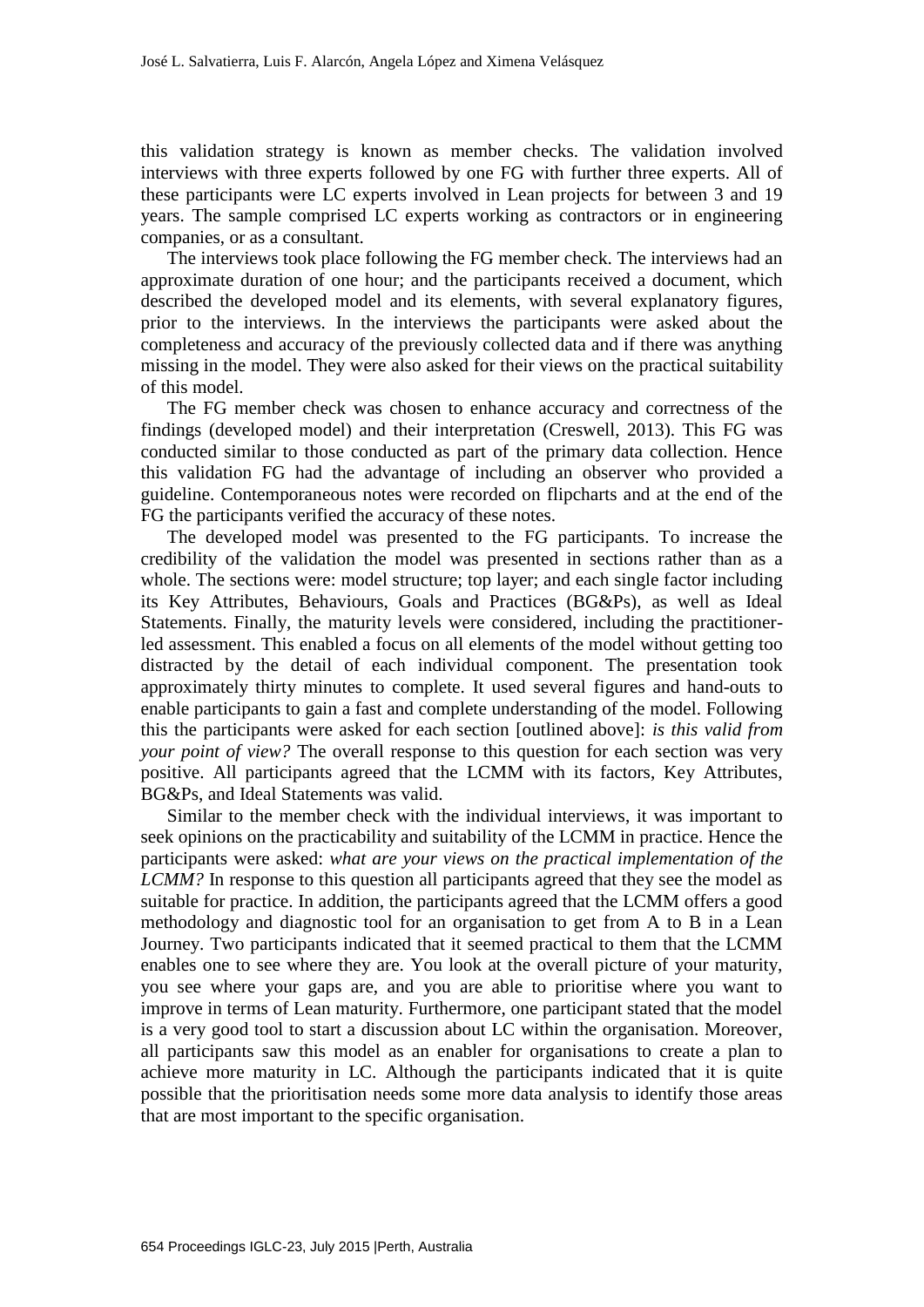The most striking result to emerge from the validation is that all participants agreed with one individual who stated that the LCMM *"really deconstructs [simplifies] and explains Lean in a better way [than] something [we] had before".* In addition, the FG believed that the LCMM includes a lot of elements which explain, in the words of one participant, the concept and philosophy in *"a very good way"*. Other responses to this question focused on the assessment of LC using the LCMM. It was agreed that assessors using the LCMM need to know what they are looking for, so a real understanding is needed in order to undertake the assessment process. Further, it was felt that the LCMM would be useful for consultants who would be able to use it to know what level 4 looks like. Both findings clearly highlight the fact that it is important to assess LC maturity through a practitioner-led assessment, rather than using the LCMM as a self-assessment tool. This is because the assessor really must know the LCMM in detail and be an expert in LC.

Finally, two participants indicated that despite the agreed practical suitability of the LCMM there are possible barriers to its use. For instance, it was stated *"we need to generate a need and a want for this LCMM in the industry"*. Another participant stated that a lack of *"leadership"* is a main barrier, which would need breaking down. The validated LCMM is presented in next section.

### **THE VALIDATED LCMM**

Eleven Key Attributes (KAs) demonstrate the first major element of the LCMM – see Table 1. These key attributes are organised through 6 high-level factors: Philosophy, Leadership, Learning, People, Processes & System and Outcomes & Outputs. The factors represent an overall flow and a direction from left to right. This need for flow was a major finding from the final validation stage of the research process. To achieve this flow it was decided to integrate the framework from the EFQM Excellence Model as the top layer for the LCMM (EFQM, 2012). Hence having such a top layer, with defined factors, provides a unique element for the LCMM. This is shown in Figure 1.

Behaviours, Goals & Practices (BG&P) were created which are distinguished as follows:

- a *behaviour* associated with LC maturity
- a *goal* in the form of the [desired] characteristics of a more mature organisation
- a *practice* which is considered to be important for LC maturity.

Sixty BG&Ps were defined, each comprising of a name, as an identifying component, and at least one Ideal Statement per component - which must be met for an organisation to satisfy the related Key Attribute for a given maturity level. These Ideal Statements play a vital role in measuring the maturity of LC.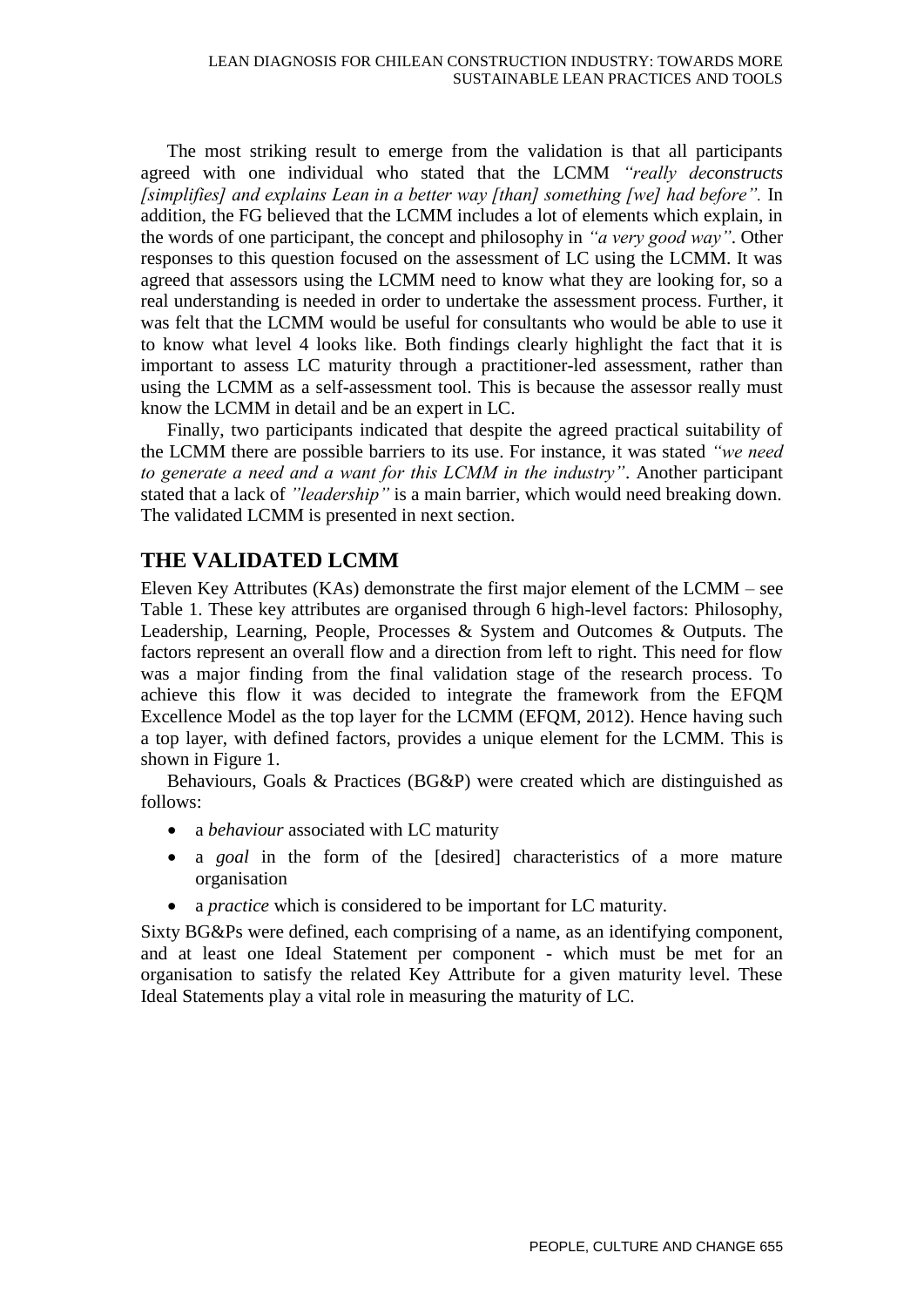| <b>Key Attributes/KA</b>                          | <b>Purpose of KAs</b>                                                                                                                                                                           |
|---------------------------------------------------|-------------------------------------------------------------------------------------------------------------------------------------------------------------------------------------------------|
| 1. Lean Leadership                                | The purpose of Lean Leadership is to establish and maintain leaders<br>who actively encourage and drive individuals and teams towards more<br>maturity in LC.                                   |
| 2. Customer focus                                 | The purpose of Customer Focus is to establish and maintain an<br>understanding and focus on both internal and external customer value                                                           |
| 3. Way of Thinking                                | The purpose of Way of Thinking is to establish and maintain a holistic<br>approach of thinking that supports LC maturity.                                                                       |
| 4. Culture & Behaviour                            | The purpose of Competencies is to establish and maintain a<br>foundation for individuals and teams to continuously improve the<br>competencies required to drive the transformation towards LC. |
| 5. Competencies                                   | The purpose of Competencies is to establish and maintain a<br>foundation for individuals and teams to continuously improve the<br>competencies required to drive the transformation towards LC. |
| 6. Improvement Enablers                           | The purpose of Improvement Enablers is to make it possible for the<br>people and the organisation to improve their LC maturity                                                                  |
| 7. Processes & Tools                              | The purpose of Processes $&$ Tools is to establish and maintain an<br>improvement of the processes that deliver the ultimate value.                                                             |
| 8. Change                                         | The purpose of Change is to establish and maintain a context by<br>which the change towards LC is intrinsic.                                                                                    |
| 9. Work Environment                               | The purpose of Work Environment is to establish and maintain<br>working conditions that encourage individuals and teams.                                                                        |
| 10. Business Results                              | The purpose of Business Results is to enhance the alignment of<br>performance criteria with the contribution of individuals and teams.                                                          |
| 11. Learning and<br><b>Competency Development</b> | The purpose of Learning and Competency Development is to insure<br>that individuals, teams and the organisation are constantly learning to<br>enhance their skills, knowledge and competencies. |

*Table 1: The Eleven Key Attributes (KAs)* 

#### **THE LCMM AND "MATURE" V "IMMATURE" ORGANIZATIONS**

The main applicability of the LCMM for LC maturity within the construction sector is for organisations which are either planning to further embed LC in their organisation or those who are starting upon their Lean journey. This includes organisations such as: clients, contractors, and sub-contractors. Organisations like architects and engineers may also benefit from utilising the LCMM. The results of the validation process indicated that the LCMM enables organisations to get a systemic and holistic overview of the current state of maturity in LC. Therefore the model provides an explanation of the differences between mature and immature organisations in terms of LC.

More mature organisations are able to identify their strengths and weaknesses in terms of LC implementation. Hence they have a process or model in place which enables them to assess and illustrate gaps and areas with higher levels of maturity in relation to some aspect of LC. More mature organisations utilise data which they have gathered to guide their decisions and support their strategy in the prioritising of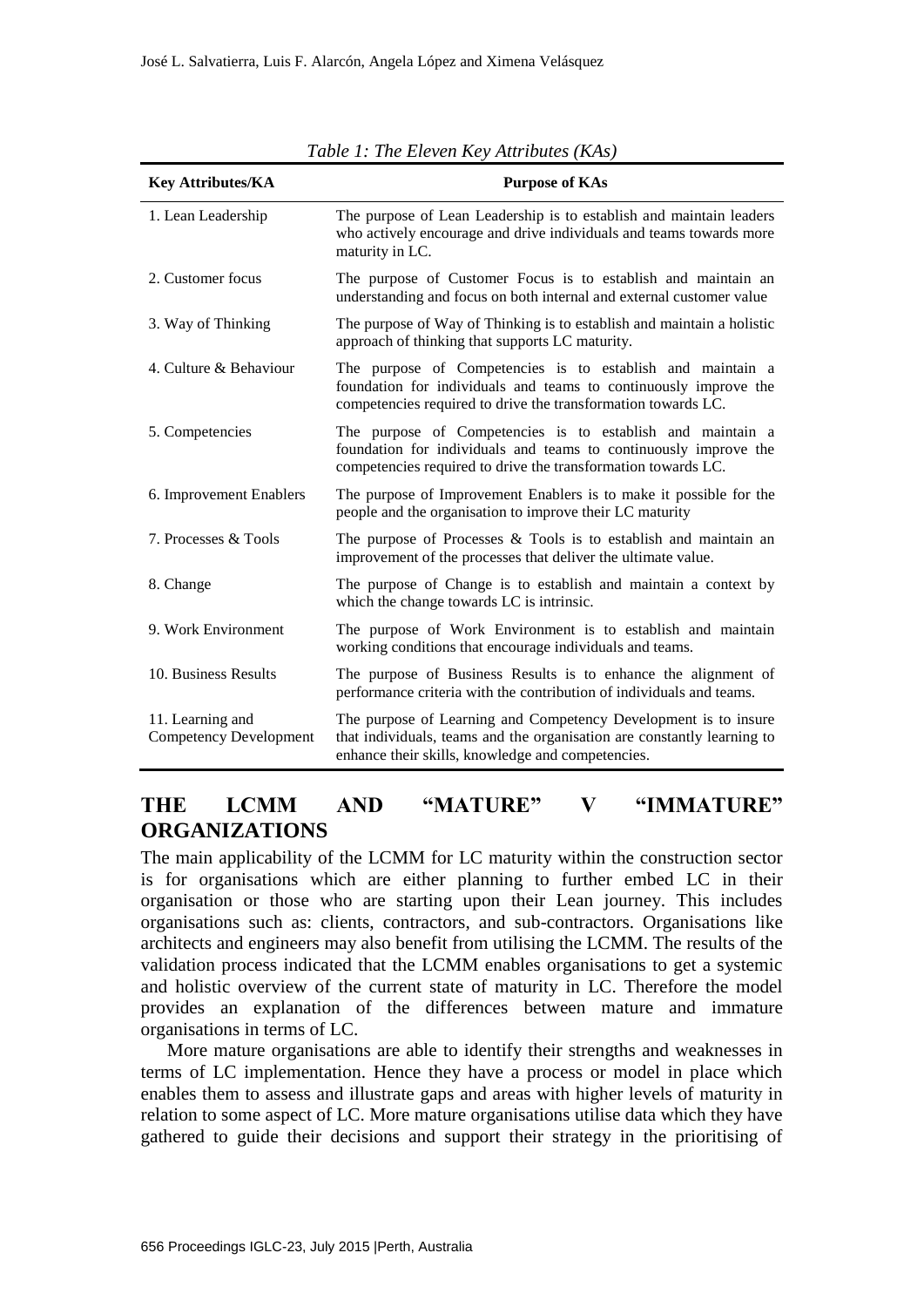planned improvement actions towards greater maturity. Since the validation process suggested that the LCMM provides organisations with such guidance for their transformation, this data can be used to develop targeted interventions and workshops aimed at improving the maturity of a particular BG&P.

More mature organisations have a common language in terms of their Lean journey, whereas immature organisations are characterised with the use of buzzwords and unclear definitions of those words. So individuals have difficulties in understand the meaning of the specific phrases, terms and words, which works against the establishment of shared meaning and commonly agreed methods to achieve LC goals and strategies. The LCMM addresses some of these problems, helping to establish a common language and raise shared awareness of the LC philosophy and its associated concepts within an organisation.

#### **LIMITATIONS OF THE MODEL**

All aspects of the LCMM might not be easily transferable to the context of short-term construction projects and to temporary organisations, because the value generated through the LCMM, which is likely to be realised over a relatively long time-frame, could be difficult justify from a short-term financial cost-benefit analysis perspective. A further limitation to applying the LCMM is the fact that the assessors need to know the model and LC very well in order to achieve the desired results. This adds to the cost of applying the model i.e. training assessors and paying for assessments by outside experts. A final limitation of the LCMM is the risk of its inappropriate use as an organisational assessment tool. Since the Key Attribute "Culture & Behaviour" of the LCMM seeks to establish trust and collaboration, it would be a totally inappropriate use of the model to use it as a method to blame other divisions or parts of the organisation for some perceived failure of LC implementation. This is because a blame culture is incompatible with the underpinning philosophy of Lean and is not conducive to one of its key concepts, namely continuous improvement.

## **CONCLUSIONS**

This paper has presented the final version of the LCMM, which has been validated through three individual interviews and a FG with three participants. This validation confirmed the applicability of its overall structure and constituent elements, its usability to practice, implications of its use and possible limitations. The LCMM enables an organisation to gain a systemic and holistic overview of their current state of maturity in LC. It supports them in planning and directing their transformation towards greater maturity in LC. The validation confirmed the suitability of the LCMM as an appropriate method to measure the current state of maturity and to support organisations in planning and directing their transformation towards greater LC maturity. A contribution to knowledge of the LCMM is the conceptualisation of LC presented in the model. Hence, a common understanding of Lean concepts and the LC philosophy adopted by a specific organisation and its individuals can be achieved by interacting with the model. The deployment of the LCMM can stimulate discussions about LC within an organisation, which are necessary to raise awareness and energize activities to either start or continue on an LC journey. In terms of using the LCMM it is stressed that it needs the involvement of the right person to oversee its implementation and that this person needs a deep understanding of the model and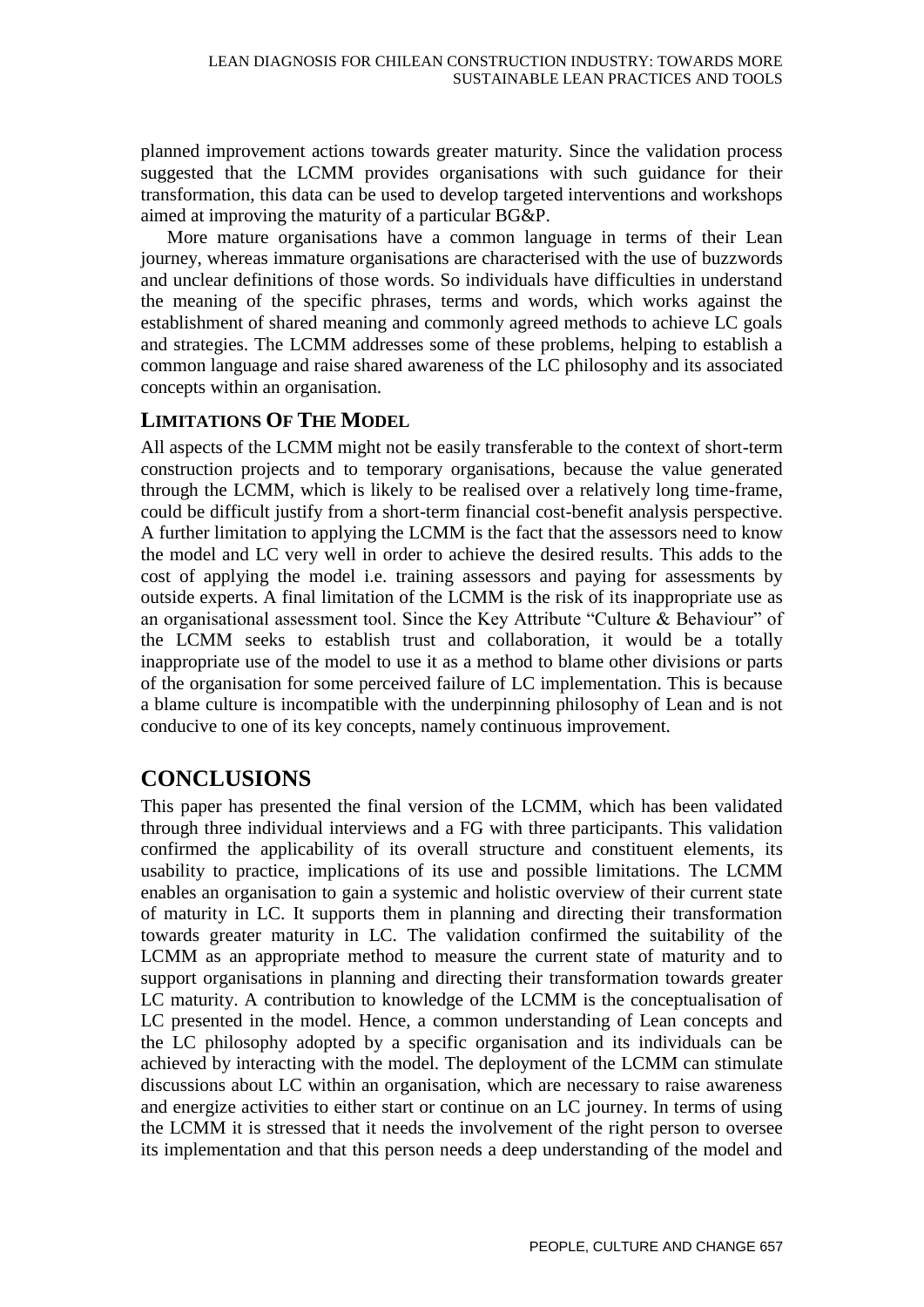of LC. To finally conclude, the LCMM provides a unique opportunity to improve the LC capability in organisations. As well as helping to increase LC maturity it provides a tool for aligning and measuring sought after improvements in the managementrelated activities of organisations in the construction industry.



*Figure 1: The LCMM*

#### **FURTHER WORK**

Increasing our knowledge about LC maturity and the ability to measure the current state of maturity, as well as supporting organisations around the world in their transformation towards greater maturity in LC, is vital. Thus, the outcome of this research, in the form of the LCMM, provides a solid foundation for further investigation into the application of the concept of MMs to LC. Further work needs to be done to test and strengthen the whole range of propose benefits of MMs in general and the LCMM in particular. This should be considered within a case study-driven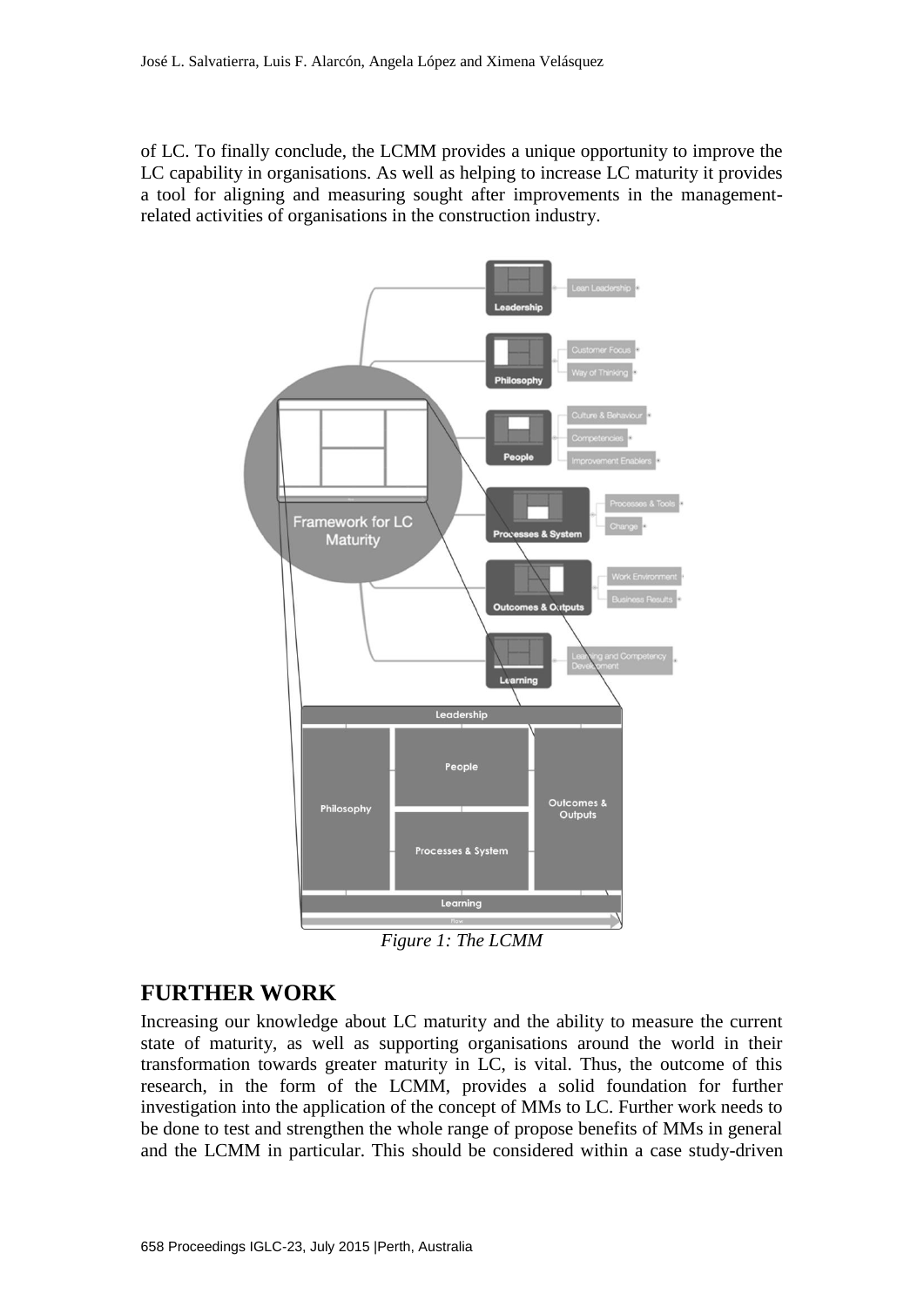research strategy. Additionally the generalisation of the emergent elements of LC maturity as well as the 11 Key Attributes of LC – articulated in the LCMM, can be confirmed or disconfirmed through further empirical evidence. For example, the LCMM may be applicable to consultancies/service organisations in the construction industry, such as principal quantity surveyors, but this potential applicability needs to be further investigated.

#### **REFERENCES**

- CMMI Product Team. 2010. CMMI for services, version 1.3 S. E. P. M. Program, Trans.). Pittsburgh: Software Engineering Institute.
- Cooke-Davies, T. J. 2007. Project management maturity models. In P. W. G. Morris & J. K. Pinto (Eds.), *The Wiley Guide to Managing Projects* (pp. 1234-1255). Hoboken, New Jersey: John Wiley & Sons, Inc.
- Creswell, J. W. (2013). Qualitative inquiry & research design : Choosing among five approaches. London: Sage.
- Eadie, R., Perera, S., & Heaney, G. 2011. Key process area mapping in the production of an e-capability maturity model for UK construction organisations. *Journal of Financial Management of Property and Construction,* 16(3), pp.197- 210.
- EFQM (2012) An Overview of the EFQM Excellence Model. 8.
- Green, S. D. 2002. The human resource management implications of Lean construction: Critical perspectives and conceptual chasms. *Journal of Construction Research, 3*(01), pp.147-165.
- Green, S. D., Harty, C., Elmualim, A. A., Larsen, G. D., and Kao, C. C. 2008. On the discourse of construction competitiveness. *Building Research & Information,*  36(5), pp.426-435.

Morse, J. M. (2003). Principles of mixed methods and multimethod research design. *Handbook of mixed methods in social & behavioral research*. A. Tashakkori and C. Teddlie. Sage, London**,** 189-208.

- Nesensohn, C., Bryde, D. J., Fearon, D. J., and Ochieng, E. G. 2013a. *Combining Lean construction with maturity models*. In: *Proc*. 29nd *Ann. Conf. of Association of Reserachers in Construction Management.* Reading, UK, Sep. 2-4.
- Nesensohn, C., D. Bryde, E. Ochieng, D. Fearon and V. Hackett 2014a. *Assessing Lean Construction maturity*. In: *Proc*. 22nd *Ann. Conf. of the Int'l. Group for Lean Construction*. Oslo, Norway, Aug. 25-27.
- Nesensohn, C. 2014. *An Innovative Framework For Assessing Lean Construction Maturity*. Ph.D*.*, Liverpool John Moores University, (available at [http://ethos.bl.uk.](http://ethos.bl.uk/OrderDetails.do?uin=uk.bl.ethos.602630)
- Nesensohn, C., Demir, S. T., & Bryde, D. J. 2013b. Developing the True North route map as a navigational compass in a construction project management organisation. *Lean Construction Journal, 2013*(1), 1-18.
- Nightingale, D. J., & Mize, J. H. 2002. Development of a Lean enterprise transformation maturity model. *Information Knowledge Systems Management, 3*(1), 15-30.
- OGC, O. o. G. C. 2010. *Portfolio, programme and project management maturity model (P3M3®): Introduction and guide to P3M3®*. Norwich, UK: Cabinet Office of Rosebery Court Retrieved from [http://www.p3m3-officialsite.com](http://www.p3m3-officialsite.com/P3M3Model/Model_mhtry.aspx)